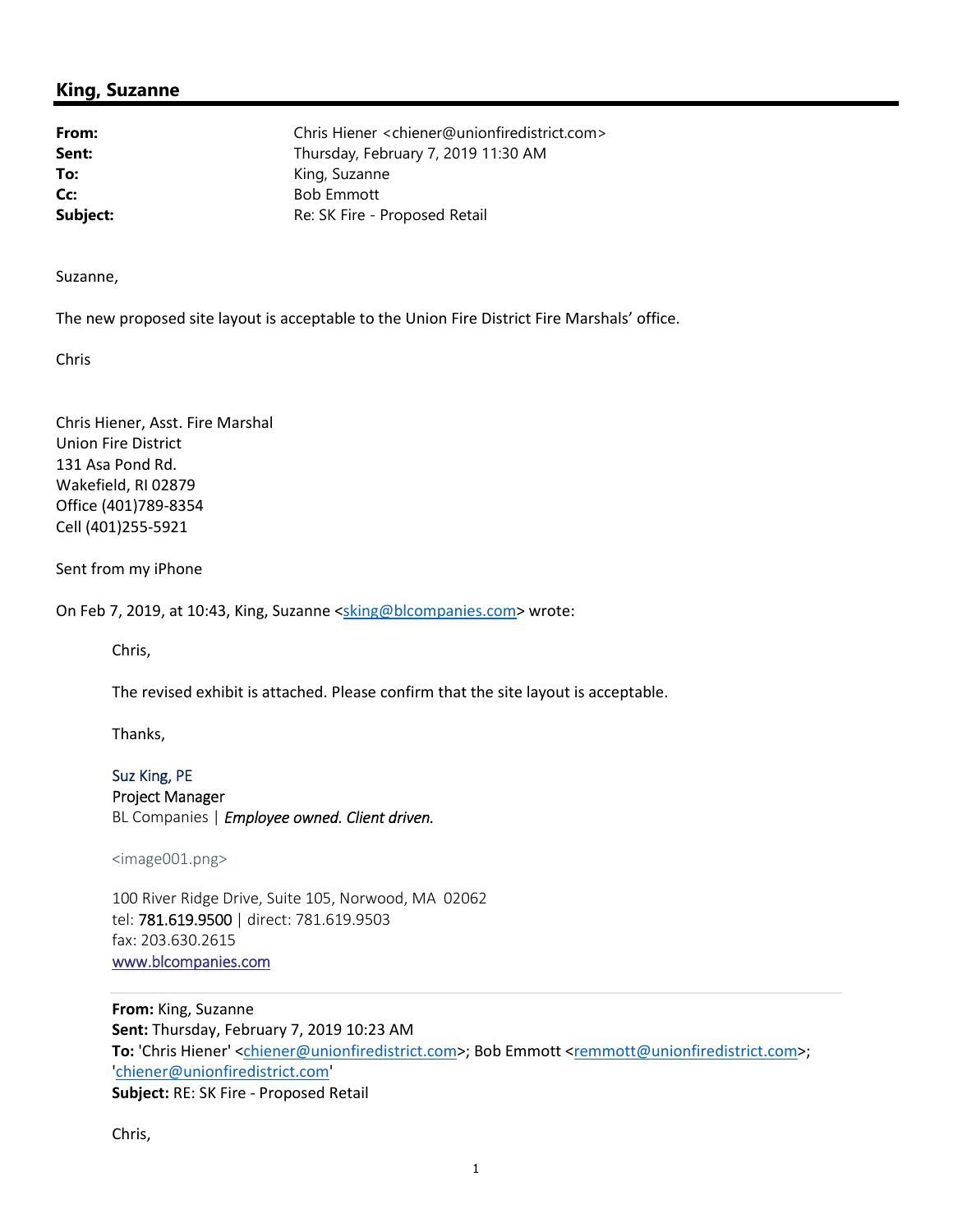I'll revise the truck now. I didn't get a chance to get meet with the wastewater Division yesterday, so I am heading that way today. Do you need a hardcopy of the plan? I can drop it off this afternoon.

Thanks,

## Suz King, PE

Project Manager BL Companies | *Employee owned. Client driven.*

<image001.png>

100 River Ridge Drive, Suite 105, Norwood, MA 02062 tel: 781.619.9500 | direct: 781.619.9503 fax: 203.630.2615 www.blcompanies.com

**From:** Chris Hiener <chiener@unionfiredistrict.com> **Sent:** Thursday, February 7, 2019 10:18 AM To: King, Suzanne <sking@Blcompanies.com>; Bob Emmott <remmott@unionfiredistrict.com>; 'chiener@unionfiredistrict.com' **Subject:** RE: SK Fire - Proposed Retail

Hi Suzanne,

Our Ladder truck is 42' long so please correct for that vehicle. Other than that the plans look good.

Thank you,

Chris

**Chris Hiener**, Asst. Fire Marshal Union Fire District 131 Asa Pond Rd Wakefield, RI 02879 Phone (401)789-8354 Cell (401)255-5921 Fax (401)789-8750 chiener@unionfiredistrict.com www.unionfiredistrict.com

**From:** King, Suzanne <sking@Blcompanies.com> **Sent:** Tuesday, February 05, 2019 3:33 PM **To:** Bob Emmott <remmott@unionfiredistrict.com>; 'chiener@unionfiredistrict.com' **Subject:** RE: SK Fire - Proposed Retail

Sending again…I incorrectly spelled Chris' last name on the email below.

Suz King, PE Project Manager BL Companies | *Employee owned. Client driven.*